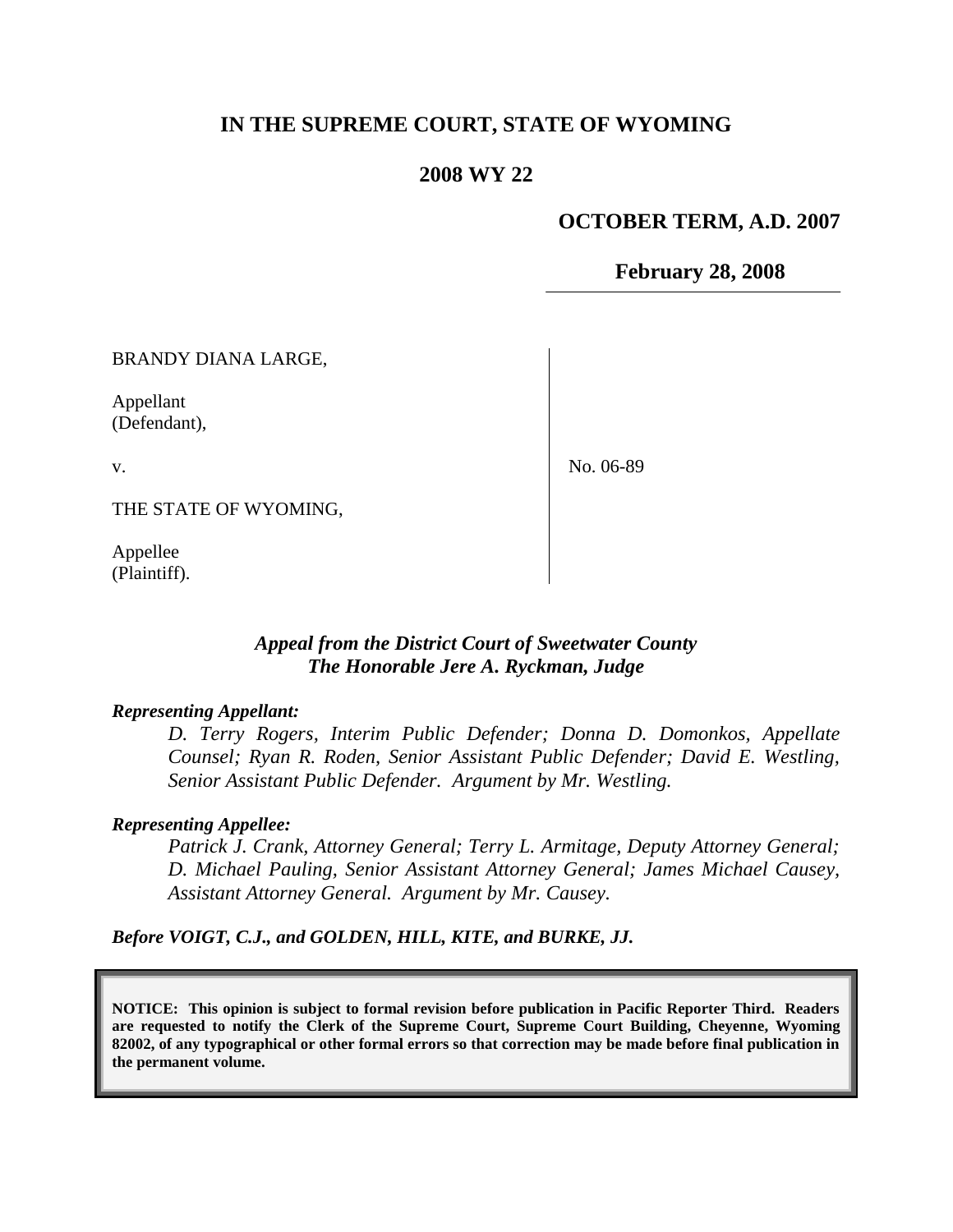### **BURKE, Justice.**

[¶1] Brandy Large appeals her convictions on one count of Conspiracy to Commit Sexual Assault in the Second Degree, in violation of Wyo. Stat. Ann. §§ 6-2-303(a)(v) and 6-1-303(a), and two counts of Sexual Exploitation of Children, in violation of Wyo. Stat. Ann. §  $6-4-303(b)(ii)$ .<sup>1</sup> She contends that the trial court allowed impermissible testimony that vouched for the victim's credibility as well as testimony that constituted improper expert opinion of her guilt. She also challenges testimony that she asserts was inadmissible hearsay. We affirm her convictions.

### *ISSUES*

[¶2] Ms. Large phrases the issues as follows:

- 1. Did plain error occur when the trial court permitted expert witness testimony that vouched for and bolstered the victim's testimony and out-of-court statements?
- 2. Did *per se* error occur when the prosecutor elicited expert witness testimony that Appellant was guilty of participating in the sexual assault of the victim?
- 3. Did plain error occur when the trial court allowed

. . .

 $\overline{a}$ 

(v) At the time of the commission of the act the victim is less than twelve (12) years of age and the actor is at least four (4) years older than the victim.

Wyo. Stat. Ann. § 6-1-303(a) (LexisNexis 2005): "A person is guilty of conspiracy to commit a crime if he agrees with one (1) or more persons that they or one (1) or more of them will commit a crime and one (1) or more of them does an overt act to effect the objective of the agreement."

Wyo. Stat. Ann. § 6-4-303(b) (LexisNexis 2005): "A person is guilty of sexual exploitation of a child if, for any purpose, he knowingly: . . . (ii) Causes, induces, entices or coerces a child to engage in, or be used for, any explicit sexual conduct."

<sup>&</sup>lt;sup>1</sup> Wyo. Stat. Ann. § 6-2-303(a) (LexisNexis 2005):

Any actor who inflicts sexual intrusion on a victim commits sexual assault in the second degree if, under circumstances not constituting sexual assault in the first degree: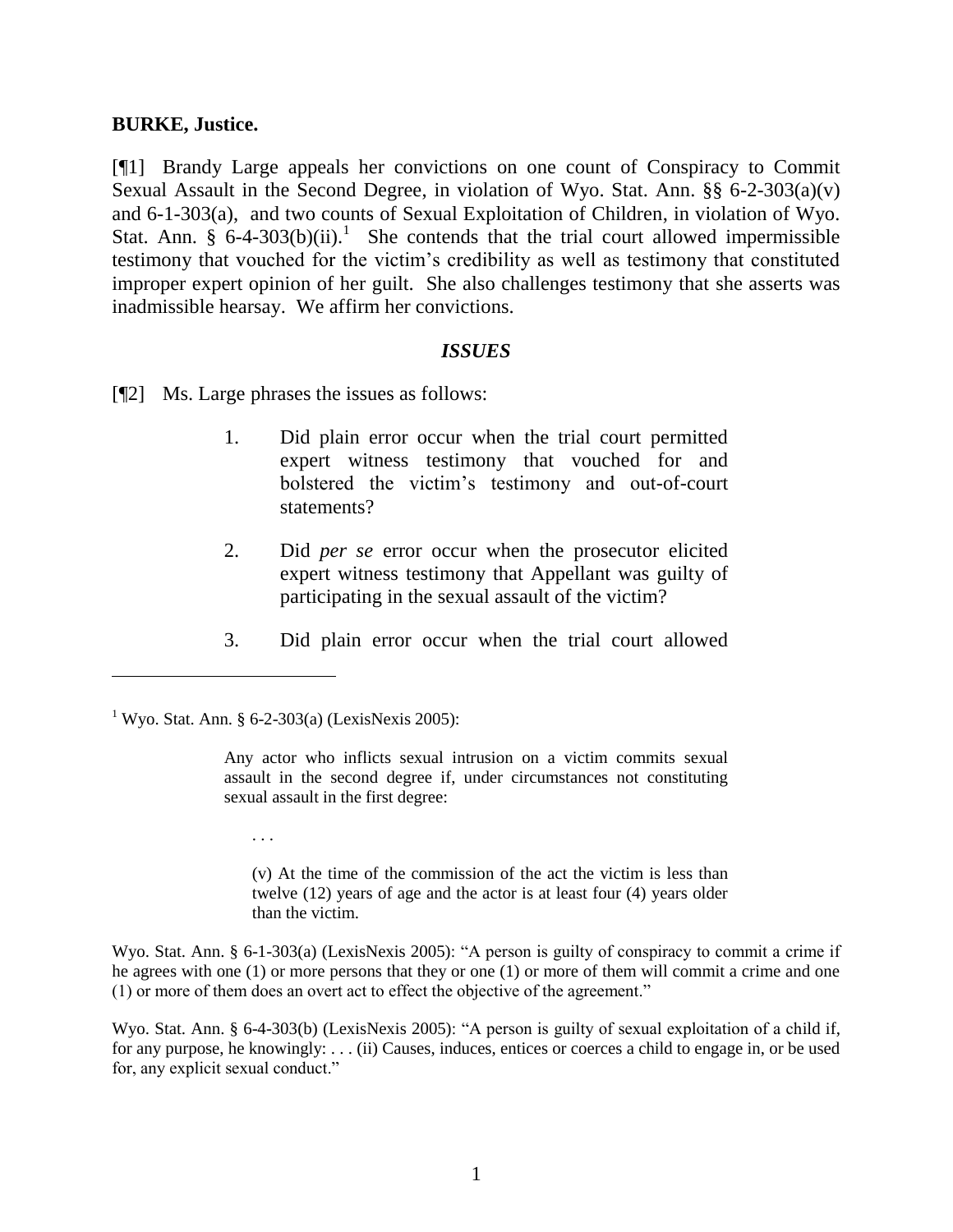witnesses to repeat the alleged victim's and her brother's out-of-court statements?

The State presents the issues as follows:

- 1. Did the district court erroneously allow the testimonies of two expert witnesses—Psychologist Dr. Mark Gibson and therapist Kathy England—regarding their interactions with and opinions regarding Appellant's young victim, JL?
- 2. Did the prosecutor elicit expert testimony from Dr. Mark Gibson that he believed Appellant had participated in the sexual abuse of the victim, JL?
- 3. Did the district court commit plain error by allowing the introduction of testimonies from a foster parent and a prosecution investigator concerning their interactions and conversations with JL and her brother, ML?

# *FACTS*

[¶3] JL is the daughter of Ms. Large. She was eight years old at the time of the alleged crimes. Mr. Dye was Ms. Large's boyfriend. He admitted sexually abusing JL on two occasions, and agreed to plead guilty to charges arising from those incidents. The issue at trial was whether Ms. Large also participated. At trial, Mr. Dye testified that it was Ms. Large who suggested involving JL in their sexual activity. On two occasions, according to Mr. Dye, they acted on her suggestion and Ms. Large actively participated.

[¶4] JL testified at trial that Mr. Dye and Ms. Large forced her to perform several sexual acts. She described the sexual acts and testified that all three participants were unclothed at the time of the incidents. JL reported that Ms. Large showed her how to perform the acts and then made her do them. JL's younger brother, ML, also testified briefly. He testified that he had seen JL, Mr. Dye, and Ms. Large in their home's living room, that Mr. Dye "was showing [JL] how to do sex," and that Ms. Large was with them. ML testified that they were unclothed at the time. He also testified that Ms. Large instructed him not to tell anyone what he had seen.

[¶5] During the trial, the State also presented the testimony of JL's two foster mothers, Ms. Shelley Hamel and Ms. Teri Harmon. Ms. Hamel testified that during the six to seven weeks that JL lived with her, she observed several behaviors in JL that she considered inappropriately sexual for a child of JL's age. After one particular incident involving JL and another foster child, Ms. Hamel grew concerned that JL posed a threat to the safety of other children in the household. She called the Department of Family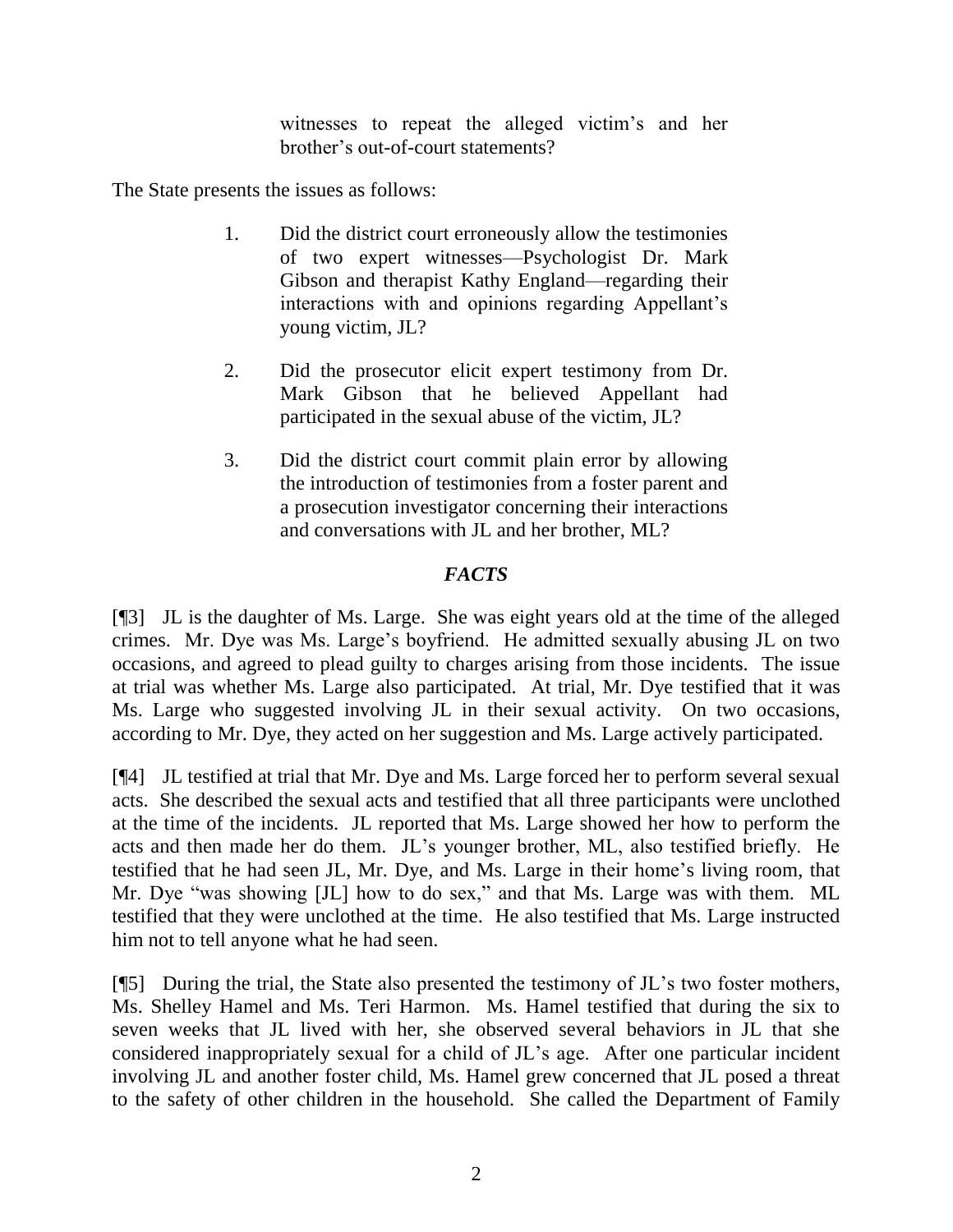Services (DFS) and asked that JL be moved to a different foster home. DFS acceded to the request and placed JL with Ms. Harmon.

[¶6] Ms. Harmon also testified that JL engaged in inappropriate sexual behavior while in her care. She testified that the school sent home notes to her describing similar behavior while JL was in school. When Ms. Harmon asked JL about the behavior, JL revealed information indicating that she had been sexually abused by Mr. Dye. Later, JL disclosed to Ms. Harmon that Ms. Large had participated in the sexual activity.

[¶7] JL's two counselors also testified at trial. Dr. Mark Gibson is a counseling psychologist who provided treatment to JL while she was in foster care. Dr. Gibson had also briefly treated JL several years previously. Dr. Gibson testified that over the course of treating JL while she was in foster care, he observed behaviors that JL had not exhibited during her earlier treatment. These new behaviors led him to conclude that JL had been sexually abused in the interim. Dr. Gibson testified that, in the course of treatment, JL described her sexual activity with Mr. Dye and Ms. Large. He reported to DFS that JL may have been sexually abused by Mr. Dye and Ms. Large.

[¶8] Ms. Kathy England, a licensed counselor, began treating JL in late summer of 2005. She testified that she provided counseling to JL at DFS's request and that, during treatment, JL described her sexual activity with Mr. Dye and Ms. Large. The State also called its investigator, Randy Bingham, who testified about his interview with JL's brother, ML, and repeated statements made by ML during that interview.

[¶9] Ms. Large did not dispute that Mr. Dye sexually abused JL. Instead, her defense theory was that JL and ML had been influenced by the questioning of various adults to make false accusations against her. As part of this defense strategy, Ms. Large mounted a pre-trial challenge to JL's testimony. She asserted that JL was not competent to testify, and that JL had been subject to undue influence from the adults involved in the investigation and in JL's mental health treatment. The district court held a pre-trial hearing to address Ms. Large's claims and ruled that JL would be permitted to testify at trial. During trial, Ms. Large pursued this line of defense throughout opening statements, cross-examination of witnesses, and closing argument. She did not testify and rested at the conclusion of the State's case against her.

[¶10] The jury found Ms. Large guilty on all three counts. The district court sentenced Ms. Large to six to fifteen years imprisonment for Conspiracy to Commit Sexual Assault in the Second Degree, and six to twelve years for each of the two counts of Sexual Exploitation of Children, all three sentences to run consecutively. Ms. Large filed this timely appeal.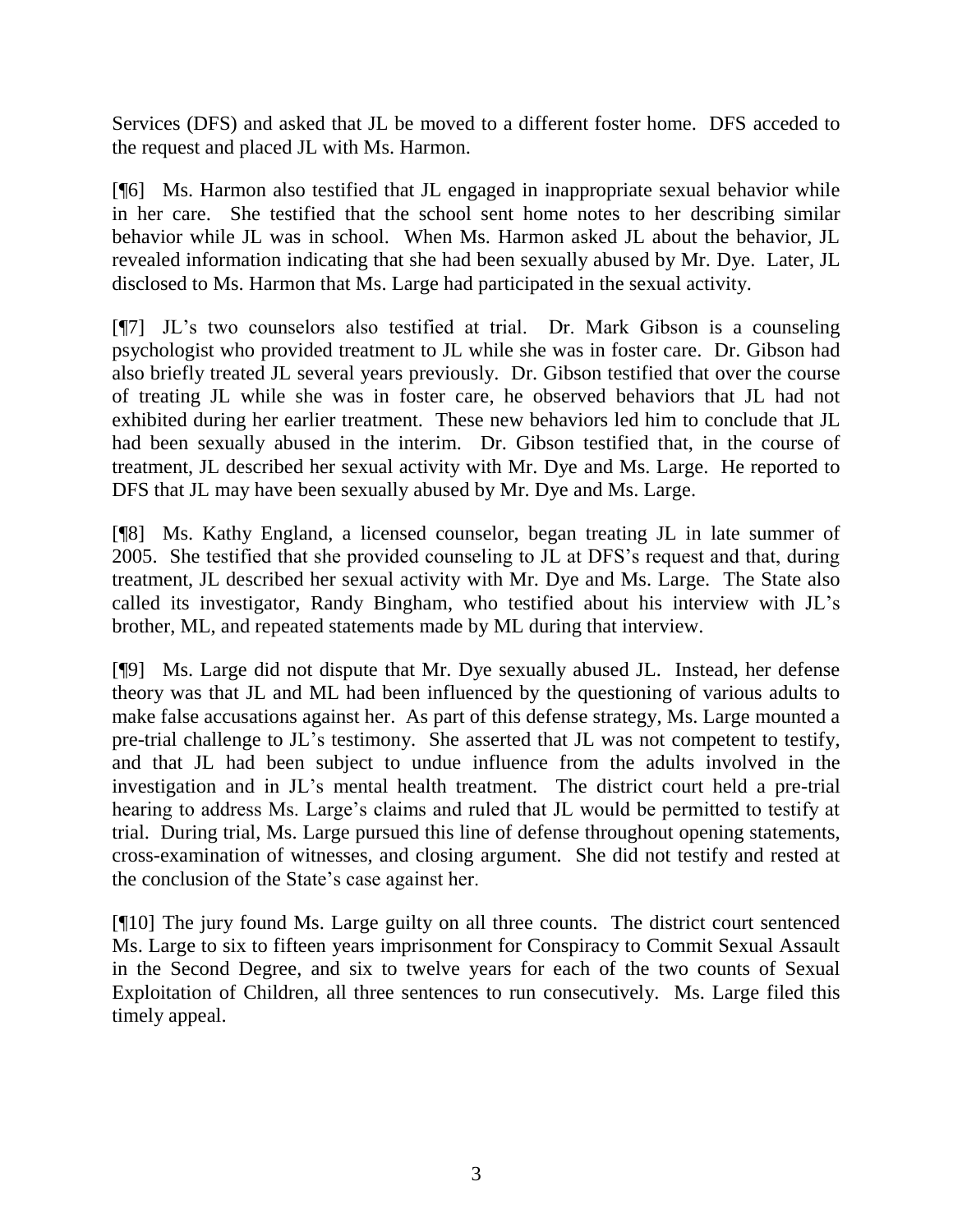# *DISCUSSION*

## **Dr. Gibson's Testimony**

[¶11] Ms. Large contends that Dr. Gibson impermissibly provided opinion testimony of her guilt and vouched for the credibility of JL. She asserts that the alleged opinion testimony was elicited directly by the State and that the testimony was error per se mandating reversal of her convictions. She contends that receipt of the alleged "vouching" testimony was plain error. The State denies that Dr. Gibson offered any opinion regarding Ms. Large's guilt and also asserts that Dr. Gibson did not improperly vouch for JL's credibility. Regardless of whether the issue presented is viewed as "opinion of guilt" or "vouching," the State contends that we must apply a plain error analysis.

[¶12] Ms. Large focuses her challenge on two excerpts from the testimony of Dr. Gibson. The first portion of testimony reads:

- Q. [By the prosecutor]: And do you go into detail about what happened to her that caused this change [in behavior from the first time you treated JL]? Because it does seem, and I'm not an expert, it seems like there's a big change between 2001 and 2004 in this little girl. Am I right or wrong?
- A. There was a change. Something I failed to mention, there was also—at least according to my memory from the first report, there wasn't [the same conduct that the foster mothers observed]. . . . [W]hen I see [those behaviors], it leads me along a path to believe that, wow, something's happened here. It's not a foolproof symptomology, but it's definitely something's happened to this little girl that's very concerning.
- Q. And what was that? What did you think was happening or had happened to her?
- A. My belief was that she had been abused in some way, and later, it was reported by the client herself, [JL], that that was true.
- Q. What did she tell you in that regard?
- A. As you said, it–it did come out bit by bit. She was too nervous to talk about much at all, and I believe she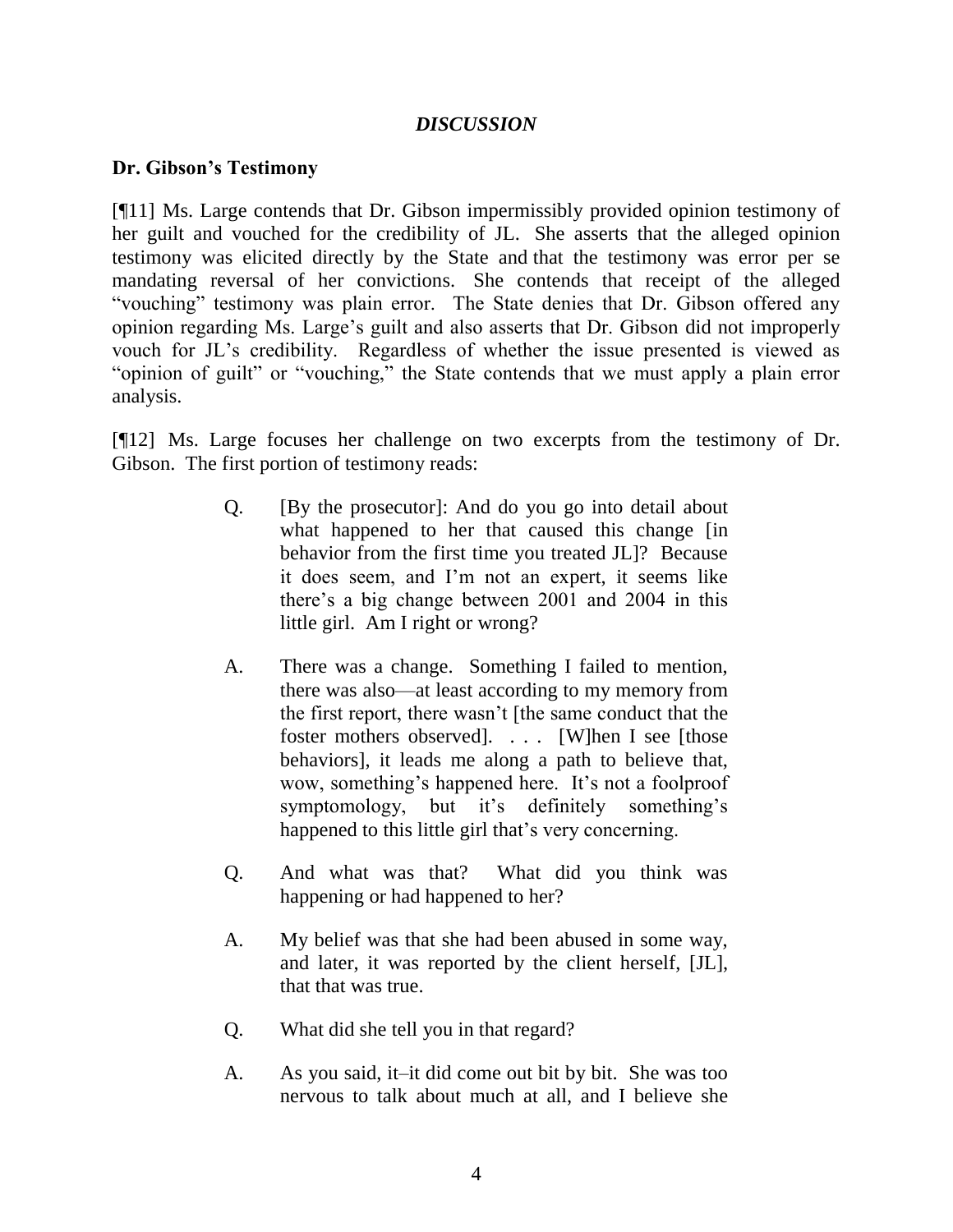even told her second set of—well, her foster parents some of the things that happened to her before she would talk to me about it, and some—how much . . . detail [do] you want me to go [in] on these things?

- Q. Well, was there an incident that occurred with her foster parents that kind of triggered–triggered this feeling on your part that there was a problem with the sexual assault?
- A. When she was with the [first foster] family, they were having a great deal of trouble with her behaviors, but they–they also did a good job with what they were asked to do, and they would-and part of that was they would have long talks with her, and they would have times when they would just hold her, and they would talk to her one-on-one or two-on-one, and during some of those discussions, she would reveal things to them that had happened to her in the past, and she would do this in–in tears, and the foster parents believed she was very sincere with what happened.

[Defense Counsel]: Objection. It's hearsay.

The Court: Sustained.

[Defense Counsel]: And inappropriate.

The Court: The objection is sustained.

- Q. [By the prosecutor]: Did you get this information as far as who might have sexually abused her?
- A. From the client herself?
- Q. Yes.
- A. Yes. I did eventually, yes.
- [Defense Counsel]: Same objection, your Honor. Calls for hearsay.
- [Prosecutor]: I would like to qualify this witness as an expert, if I could. Would that be all right at this time?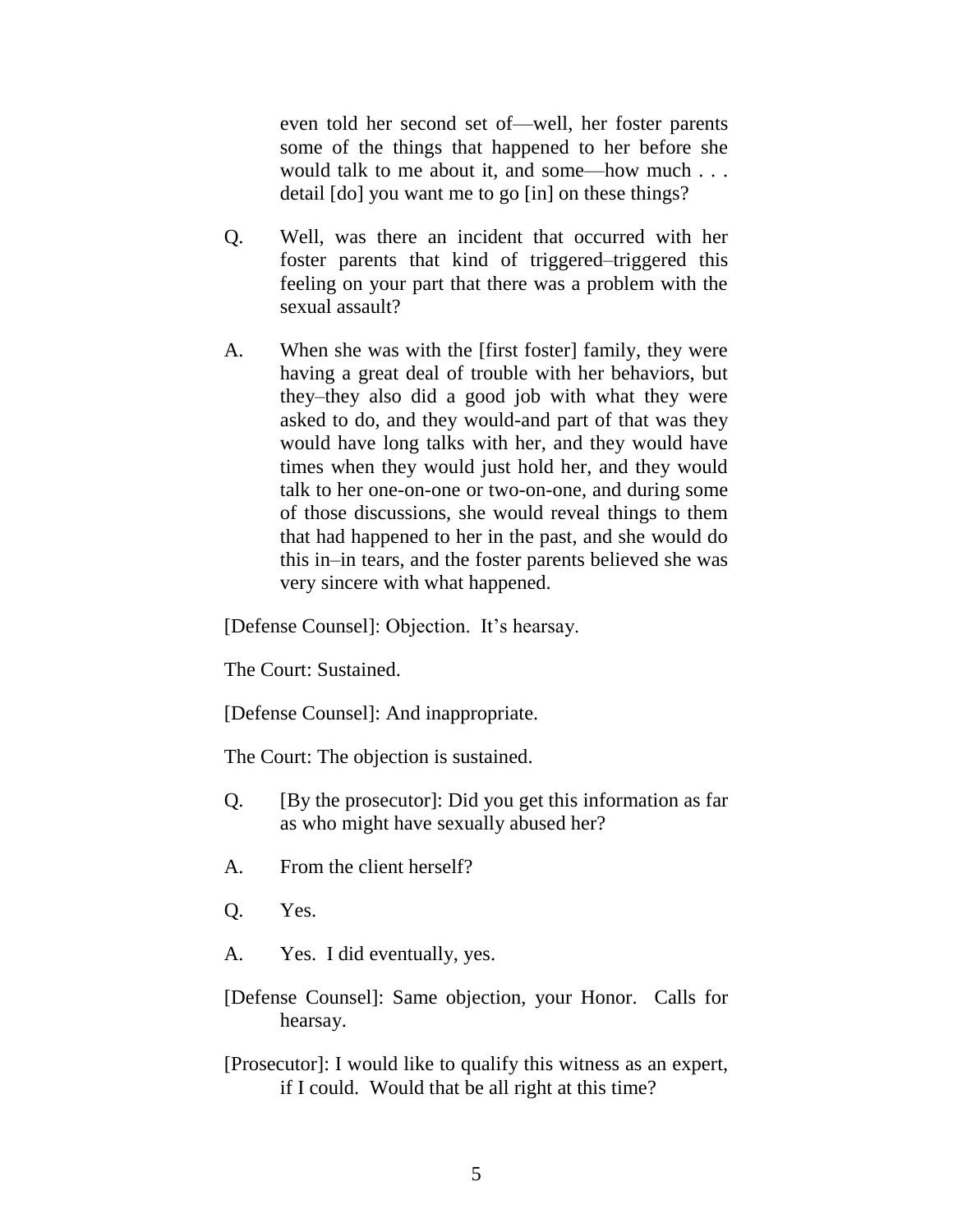The Court: Yes.

. . .

- Q. As part of your diagnosis, then, you learn who this little girl indicated had sexually abused her; is that correct?
- A. Yes.
- Q. And that was necessary in your diagnosis in this case; is that correct?
- A. Yes, it was.
- Q. And who was that person or persons?
- A. David Dye, and then she was the–he was the first one that she revealed to me that inappropriately touched her and sexually abused her, and later on, it–she indicated that Brandy [Large] was involved as well.
	- . . .
- Q. And this little girl reported that her mother had sexually abused her. Was there any undue influence on this little girl at this time?
- A. It was a regular session. We had sessions once or twice a week, and this information came out bit by bit from her, and there were no leading questions on my part, just part of therapy.

Ms. Large contends that this testimony reflects both improper vouching for the credibility of JL and an opinion that Ms. Large is guilty. We disagree.

[¶13] Ms. Large does not specifically identify the statements in the challenged testimony that she finds objectionable, but we perceive two possible bases for her claim of error. The first is Dr. Gibson's conclusion that JL had been abused. The first question we must answer, then, is whether Dr. Gibson's statement of his diagnosis is permissible. We have previously recognized that "an expert is permitted to state an opinion that someone is a victim of sexual assault but, of course, that expert cannot vouch for the credibility of the victim.‖ *Rivera v. State*, 840 P.2d 933, 939 (Wyo. 1992), *abrogated on other grounds by Springfield v. Stat*e, 860 P.2d 435, 442-43 (Wyo. 1993); *Hayes v. State*, 935 P.2d 700,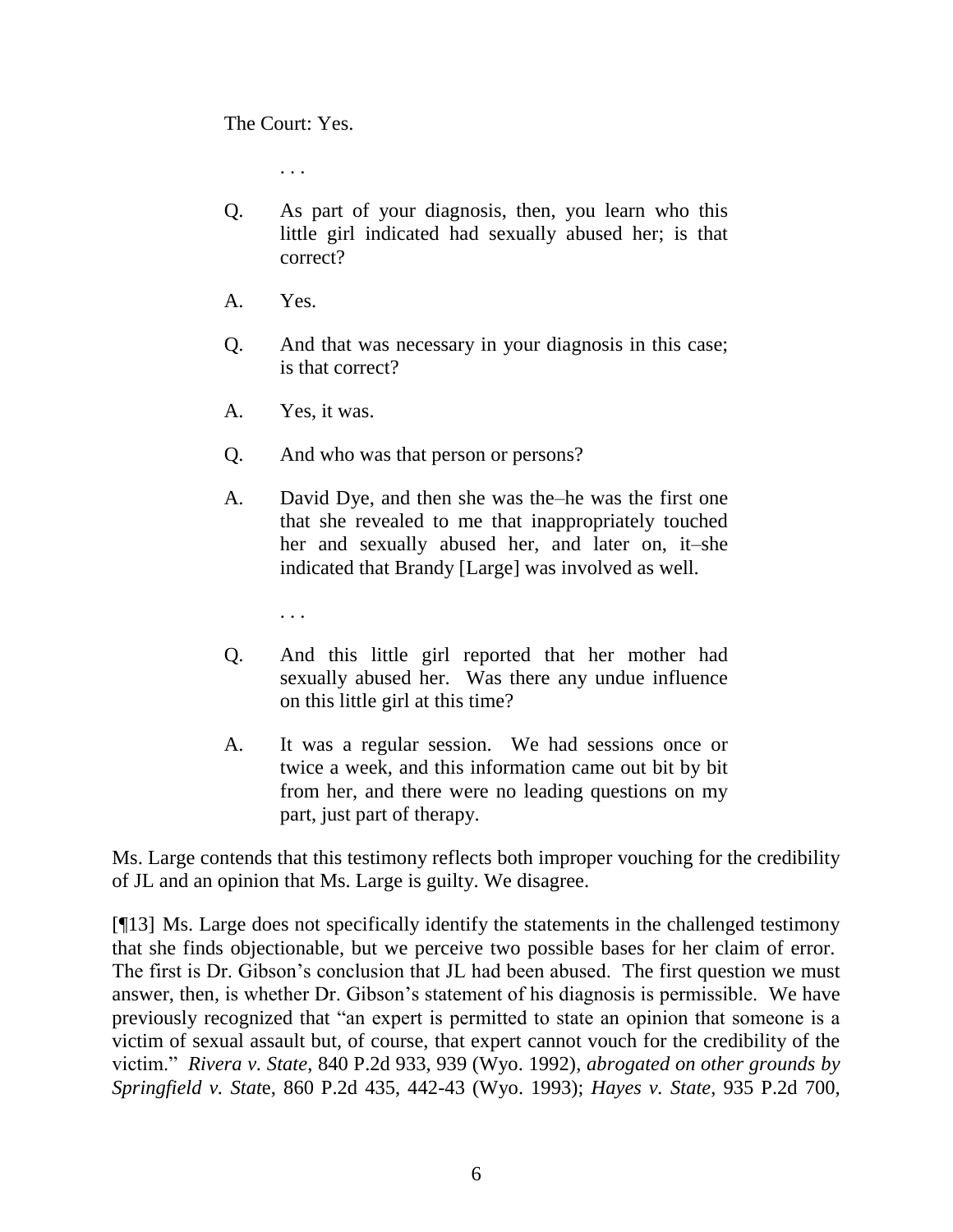704 (Wyo. 1997) ("Because the question of whether a child has been molested is generally beyond common experience, allowing an expert to testify on the issue assists the trier of fact.‖). Ms. Large does not dispute that Dr. Gibson was qualified to render expert testimony in this case. His expert testimony related to his diagnosis and was not improper.

[¶14] The second question is whether Dr. Gibson's testimony regarding JL's statements that she was abused by Ms. Large was admissible. We employ a two-part test for determining the admissibility of a patient's identification of the offender in sexual abuse cases: 1) the declarant's motive must be consistent with the purposes of promoting treatment or diagnosis; and 2) the content of the disclosure must be that reasonably relied on by the expert. *Stephens v. State*, 774 P.2d 60, 72 (Wyo. 1989); *Betzle v. State*, 847 P.2d 1010, 1015-19 (Wyo. 1993). The two-part test was met in Ms. Large's case. Notably, Dr. Gibson was called in to treat JL, rather than to perform a forensic evaluation. There is no indication that JL's motive was anything other than to receive treatment. There is also clear foundation in the record that JL's identification of the perpetrators of her abuse was a necessary part of Dr. Gibson's diagnosis and treatment. This testimony was not erroneously admitted.

[¶15] The second challenged portion of Dr. Gibson's testimony is more troubling:

- Q. [By the prosecution]: Do you have a duty to report sexual abuse if you believe it's occurring?
- A. I do.
- Q. Did you do that in this particular case?
- A. I did. Yes, I did.
- Q. And who are the persons that you indicated possibly perpetrated this sexual abuse?
- A. David Dye and Brandy Large.

Ms. Large asserts that Dr. Gibson opined as to her guilt in this exchange.

[¶16] Dr. Gibson's testimony is very similar to testimony that we have held to be improper in other cases. In *Stephens*, three expert witnesses provided opinions of Mr. Stephens's guilt over defense objections. 774 P.2d at 65-66. In one instance the prosecutor asked a school counselor, "Based on your sessions with [the victim] and talking to him, do you have an opinion as to who the perpetrator is?" *Id.* at 65. The witness responded, "Based on the fact that I have seen him for a year-and-a-half and that he has not changed who has done it to him, I would say that it was his father, [Mr.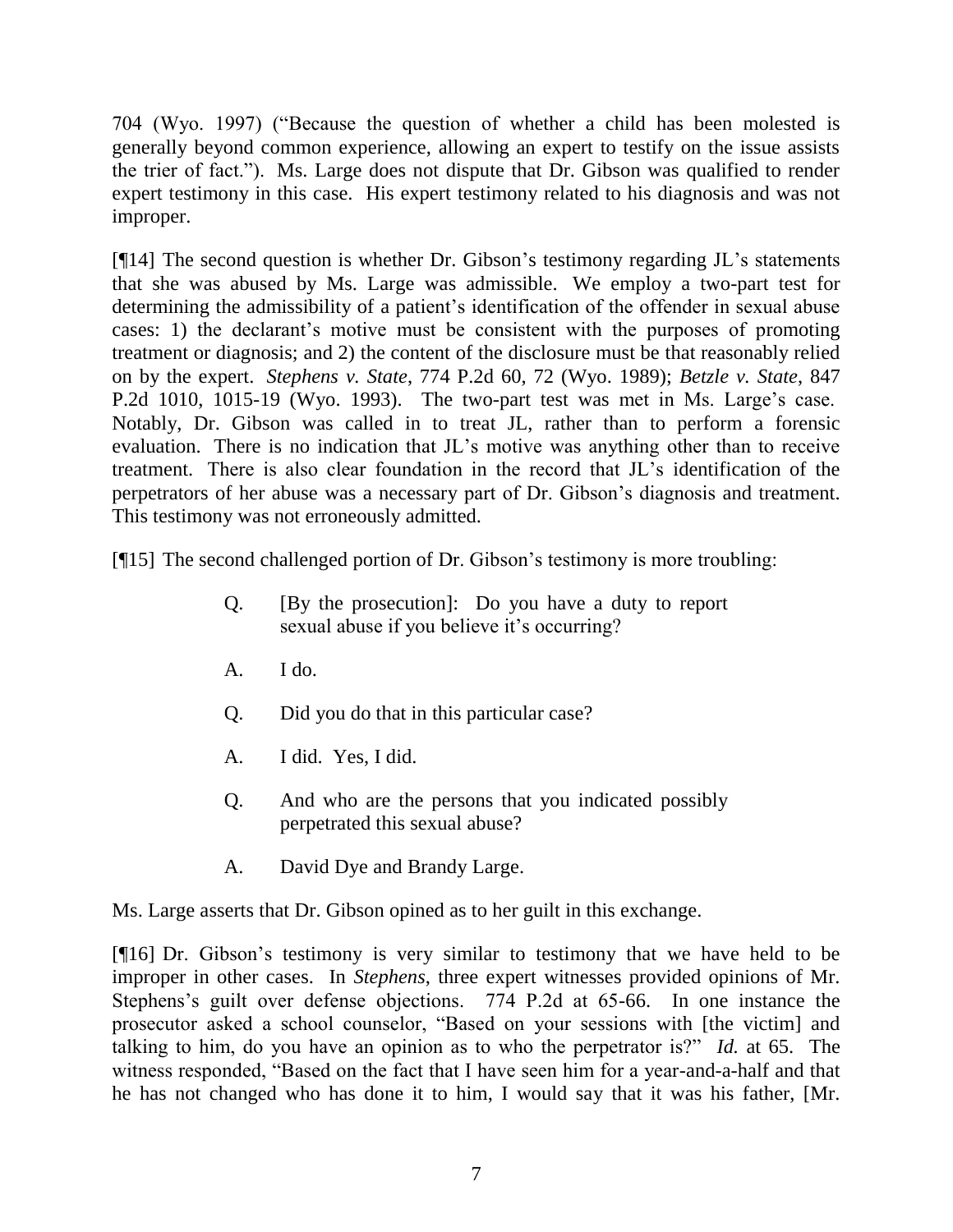Stephens]." *Id.* The prosecutor also asked a licensed clinical social worker, "Do you have an opinion about who this [illicit sexual] contact has been with?" *Id.* at 66. The social worker responded, over defense objection, "He shares with me that it was daddy Bill [Mr. Stephens]." *Id.* We determined that this testimony, and that of the third witness who testified similarly, constituted an impermissible opinion of guilt. *Id.* at 68.

[¶17] The State contends that the testimony does not rise to the level of opinion of guilt testimony. The initial question implicates only Dr. Gibson's opinion regarding whether sexual abuse was occurring. Presumably the "duty" referred to by the prosecutor relates to Wyo. Stat. Ann. § 14-3-205(a), which requires "[a]ny person who knows or has reasonable cause to believe or suspect that a child has been abused . . . [to] immediately report it to the child protective agency [DFS] or local law enforcement agency." Standing alone, this testimony does not run afoul of the prohibition against opinion of guilt testimony. It does not provide an opinion regarding the perpetrator of the abuse and is potentially relevant as context for the investigation.

[¶18] Dr. Gibson's identification of Ms. Large as one of the perpetrators of the abuse is a different matter, however. On one hand, the overall tenor of the questioning promotes the conclusion that Dr. Gibson held an opinion that Ms. Large was guilty of abusing JL. On the other, the prosecutor's use of the word "possibly" in his question seeking identification from Dr. Gibson may have been sufficient to avoid violation of the prohibition against opinion of guilt testimony. In evaluating the testimony, however, we cannot ignore the prosecutor's closing argument. In his argument, the prosecutor stated:

> And Dr. Gibson, you've heard his testimony, taking a look at the allegations of sexual abuse, not only by David Dye, but Brandy Large, did report to the Department of Family Services that he believed sexual abuse had occurred, that abuse had occurred at the hands of Brandy Large and David Dye.

In light of this argument, we must conclude that the challenged testimony was an improper prosecutor-elicited opinion of guilt.

[¶19] As mentioned previously, Ms. Large did not object at trial to any of the challenged testimony. We typically apply a plain error standard of review when a defendant fails to assert an objection to the challenged testimony. "This standard requires the alleged error 1) be clearly reflected in the record, 2) be a violation of a clear and unequivocal, not merely arguable, rule of law, and 3) deny an appellant a substantial right resulting in material prejudice.‖ *Sanderson v. State*, 2007 WY 127, ¶ 16, 165 P.3d 83, 89 (Wyo. 2007). Under the "error per se analysis," which Ms. Large contends is the applicable standard, the appellant need not establish prejudice in order to prevail. *See Stephens*, 774 P.2d at 68. For several reasons, we agree with the State that plain error is the appropriate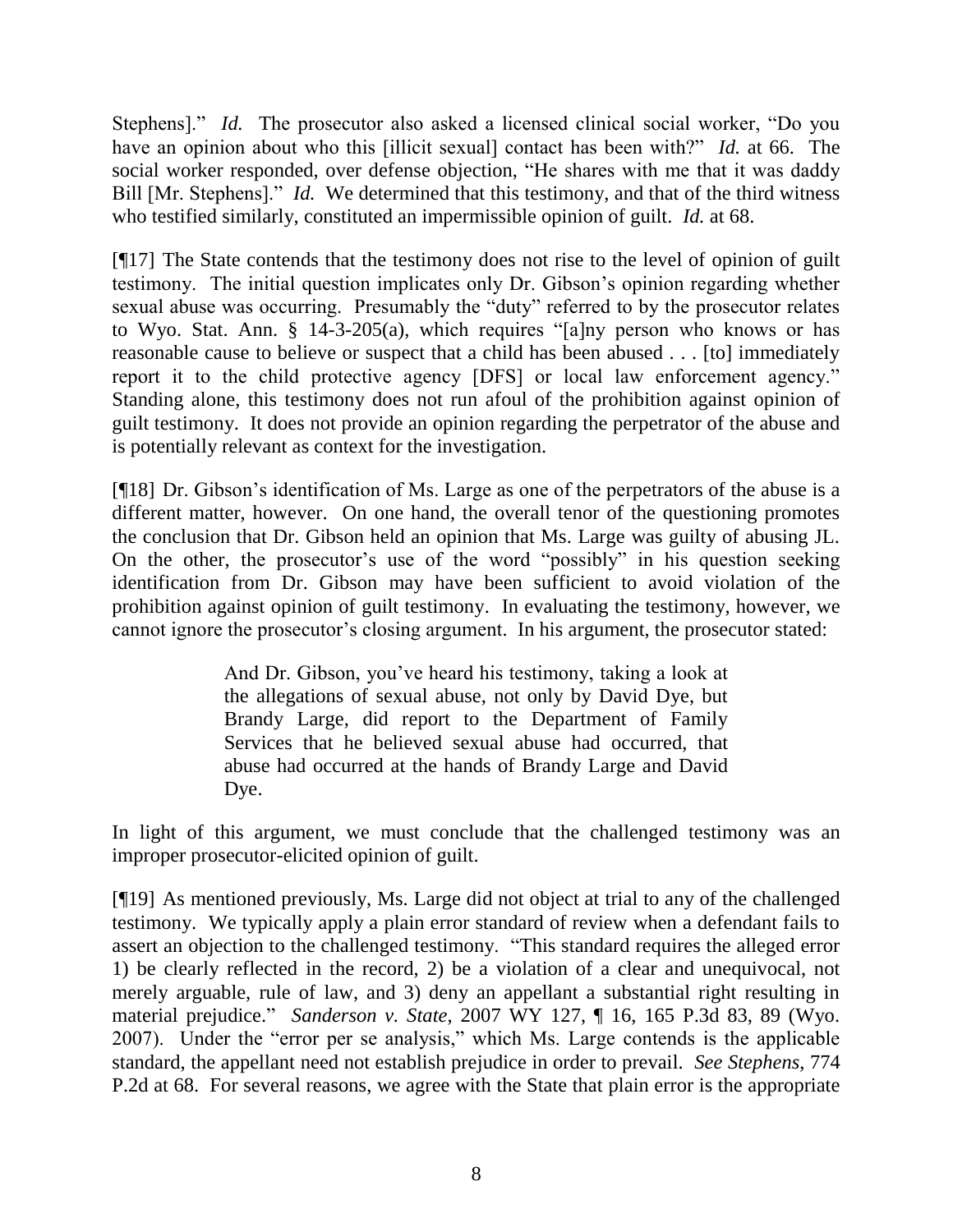standard and that Ms. Large must demonstrate prejudicial error to prevail on appeal.

[¶20] The State contends that Dr. Gibson's testimony is relevant and necessary to counter defense contentions that JL's testimony was "tainted" by "well-meaning folks." There is support in the record for the State's position. As we understand the defense position at trial, certain "well-meaning folks" suggested to JL that she had been molested by her mother, and encouraged JL to make those allegations against her mother. At trial, Ms. Large did not identify those "well-meaning folks" by name, but it is a fair inference from the trial record that Ms. Large included Dr. Gibson as one of them. If so, Dr. Gibson's belief that JL had been molested by her mother would supply a motive for Dr. Gibson to encourage JL to name her mother as one of the perpetrators of the abuse. Indeed, the trial court, in one exchange away from the jury, said that defense counsel "made the comment" that perhaps there was some undue influence or fabrication by the State, and so I think that door was opened there."

[¶21] If an objection had been made at trial, the potential relevance of the expert testimony could have been explored. Even if relevant, the trial court could have weighed the potential probative value of the testimony against the danger of unfair prejudice and made a determination as to admissibility which we would have reviewed under an abuse of discretion standard. If the trial court had allowed the testimony, a limiting instruction may also have been appropriate if requested by defense counsel.

[¶22] This is precisely what occurred in *Metzger v. State*, where the district court properly instructed the jury after a defense objection. 4 P.3d 901, 905 (Wyo. 2000). Using a similar trial strategy to that Ms. Large employed, defense counsel in *Metzger* brought the witness's beliefs about the child victim's credibility into question. On crossexamination, the State explored those beliefs. Because Mr. Metzger objected to the opinion testimony that the prosecutor elicited, the district court was able to consider the evidence and evaluate it within the context of the entire trial. When it did so, the district court gave the jury a limiting instruction. We stated: "Therefore, in view of the 'open door' doctrine and, in particular, in view of the limiting instruction given by the trial court, we conclude that the trial court did not abuse its discretion in permitting the disputed question to be asked and answered." *Id.* at 906. *See also McClelland v. State*, 2007 WY 57, ¶ 32, 155 P.3d 1013, 1023 (Wyo. 2007) (The district court sustained defense objections and ordered the challenged response stricken from the record. "Given these remedial efforts of the district court [sustaining defense objections and ordering challenged response stricken], we decline to categorize this incident as error."). In Ms. Large's case, however, the district court had no opportunity to address this issue because Ms. Large never objected. Given the overall defense strategy, Ms. Large's failure to object to the testimony may simply have been a trial tactic. Under such circumstances, it is difficult to conclude that an error per se approach to Dr. Gibson's testimony is appropriate.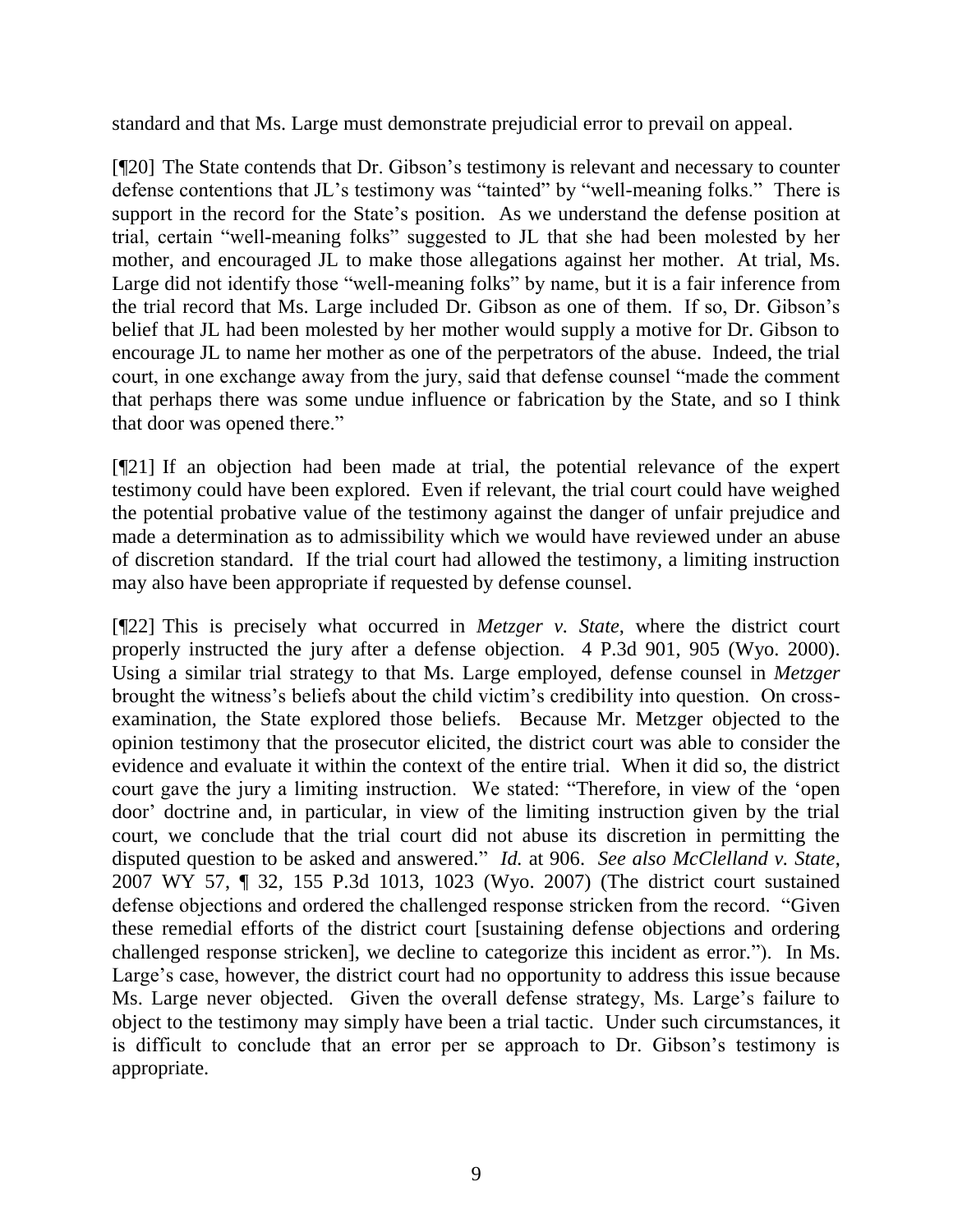[¶23] As a general principle, the choice between the plain error standard and the error per se standard depends upon whether the error is a "structural" error or a "trial" error. The United States Supreme Court first examined this distinction in *Arizona v. Fulminante*, 499 U.S. 279, 111 S.Ct. 1246, 113 L.Ed.2d 302 (1991). In *Fulminante*, the criminal defendant protested the State's use of his confession, which he claimed was coerced. 499 U.S. at 282, 111 S.Ct. at 1250. One issue before the Court was whether admission of a coerced confession is subject to a harmless-error analysis. *Id.*, 499 U.S. at 307-12, 111 S.Ct. at 1263-66.

[¶24] The Court reviewed prior decisions in which it had held that a criminal defendant need not show prejudice on appeal. For example, total deprivation of trial counsel in violation of *Gideon v. Wainwright*, 372 U.S. 335, 83 S.Ct. 792, 9 L.Ed.2d 799 (1963), and lack of an impartial judge in violation of *Tumey v. Ohio*, 273 U.S. 510, 47 S.Ct. 437, 71 L.Ed. 749 (1927) were both circumstances requiring reversal without evaluating prejudice to the defendant. *Fulminante*, 499 U.S. at 309, 111 S.Ct. at 1265. The Court noted that "[t]he entire conduct of the trial from beginning to end is obviously affected by the absence of counsel for a criminal defendant, just as it is by the presence on the bench of a judge who is not impartial." *Id.*, 499 U.S. at 309-10, 111 S.Ct. at 1265. Other errors that were reversible without a showing of prejudice included "unlawful exclusion of members of the defendant's race from a grand jury, *Vasquez v. Hillery*, 474 U.S. 254[, 106 S.Ct. 617, 88 L.Ed.2d 598] (1986); violation of the right to self-representation at trial, *McKaskle v. Wiggins*, 465 U.S. 168, 177-178, n.8[, 104 S.Ct. 944, 950-951, n.8, 79 L.Ed.2d 122] (1984); and violation of the right to public trial, *Waller v. Georgia*, 467 U.S. 39, [49-50, n.9, 104 S.Ct. 2210, 2217, n.9, 81 L.Ed.2d 31] (1984).‖ *Fulminante*, 499 U.S. at 310, 111 S.Ct. at 1265.

[¶25] The important common factor in cases applying an error per se standard, according to the Court, was that "[e]ach of these constitutional deprivations is a similar structural defect affecting the framework within which the trial proceeds, rather than simply an error in the trial process itself." *Id.* In *Fulminante*, in contrast, the Court held that introducing an involuntary confession was a "trial" error, not a "structural" error, and therefore introducing the confession was not reversible per se. *Id.* Notably, the Court pointed out that admitting an involuntary confession was not "the type of error which ‗transcends the criminal process.'‖ *Id.*, 499 U.S. at 311, 111 S.Ct. at 1265. The distinction between structural and trial error has also been adopted by several states. *E.g.*, *Berry v. State*, 651 S.E.2d 1 (Ga. 2007); *State v. Frost*, 161 P.3d 361 (Wash. 2007); *State v. Langley*, 958 So.2d 1160 (La. 2007); *Arteaga-Lansaw v. People*, 159 P.3d 107 (Colo. 2007).

[¶26] We first applied an error per se standard to opinions of guilt in *Stephens*, 774 P.2d 60. The defendant in *Stephens* was charged with taking immoral or indecent liberties with his minor son. 774 P.2d at 62. During the trial, the prosecutor asked three forensic experts whether they thought the victim had been sexually abused. All three responded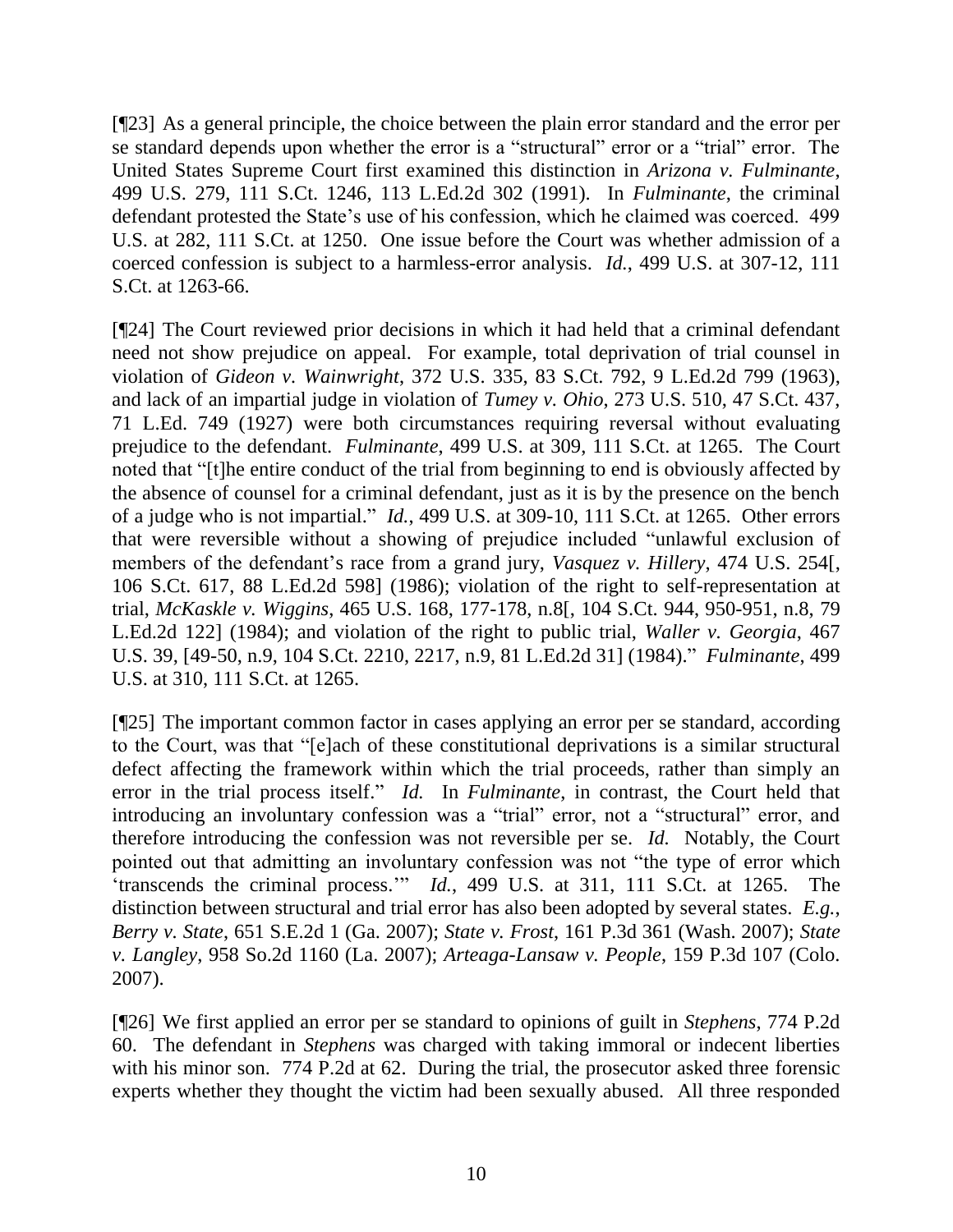in the affirmative. *Id.* at 65-66. The prosecutor also asked two of the three witnesses who they believed had assaulted the victim, and they indicated it was the defendant. We found that their testimony constituted an impermissible opinion of guilt because an expert's testimony of an accused's guilt is not helpful to the jury and encourages the jury to abdicate its responsibility to properly adjudicate the case. *Id.* at 67. Subsequent cases maintained the rule that testimony of guilt is improper. *E.g.*, *Bennett v. State*, 794 P.2d 879, 881 (Wyo. 1990); *Whiteplume v. State*, 841 P.2d 1332, 1338 (Wyo. 1992). Of particular significance here, *Stephens* established that "testimony offering an opinion as to the guilt of the defendant, when elicited by a prosecuting attorney, should be perceived as error per se." 774 P.2d at 68.

[¶27] Our later decisions narrowed this rule by holding that the error per se standard was appropriate only when the prosecutor elicited the improper testimony. If the witness spontaneously offered an opinion of an accused's guilt, we applied either a harmless or plain error standard of review, depending on whether the defendant objected to the testimony. In *Whiteplume*, for example, the prosecutor did not elicit an opinion of guilt, but simply asked a testifying police officer the question, "What did you do next?" 841 P.2d at 1339. The officer volunteered that he had made a "determination that [the victim] had been raped." *Id.* Because "the prosecution did not ask the direct question," we did not apply the error per se rule, but instead considered whether the defendant suffered prejudice as a result of the officer's opinion testimony. *Id.* We ultimately reversed the conviction because "a reasonable possibility exist [ed] that, [without the testimony], the verdict might have been more favorable to appellant." *Id.* at 1341. We later commented:

> Since *Whiteplume*, our review of issues concerning opinion testimony has developed the following rules. We apply an error-per-se standard when a prosecutor has improperly elicited an opinion of either defendant's guilt or the truthfulness of a witness. *Taylor v. State*, 2001 WY 13, ¶ 21, 17 P.3d 715, ¶ 21 (Wyo. 2001). When the prosecutor's question is not a signal for the witness's credibility-opiniontestimony and defense counsel did not object at trial the plain error standard, not the per se error standard, applies. *Dudley v. State*, 951 P.2d 1176, 1178-79 (Wyo. 1998). When a prosecutor does not seek an opinion but an investigating officer's testimony supplies one, we review the record to determine if the officer is implying that he believed or held an opinion with respect to the victim's version of the events surrounding the assault. *Whiteplume*, 841 P.2d at 1339-40. If the officer intended to impliedly vouch for the truth of the victim's accusations, no corroborating evidence exists, and the central jury issue is the victim's credibility, we will find reversible error when our review of all of the circumstances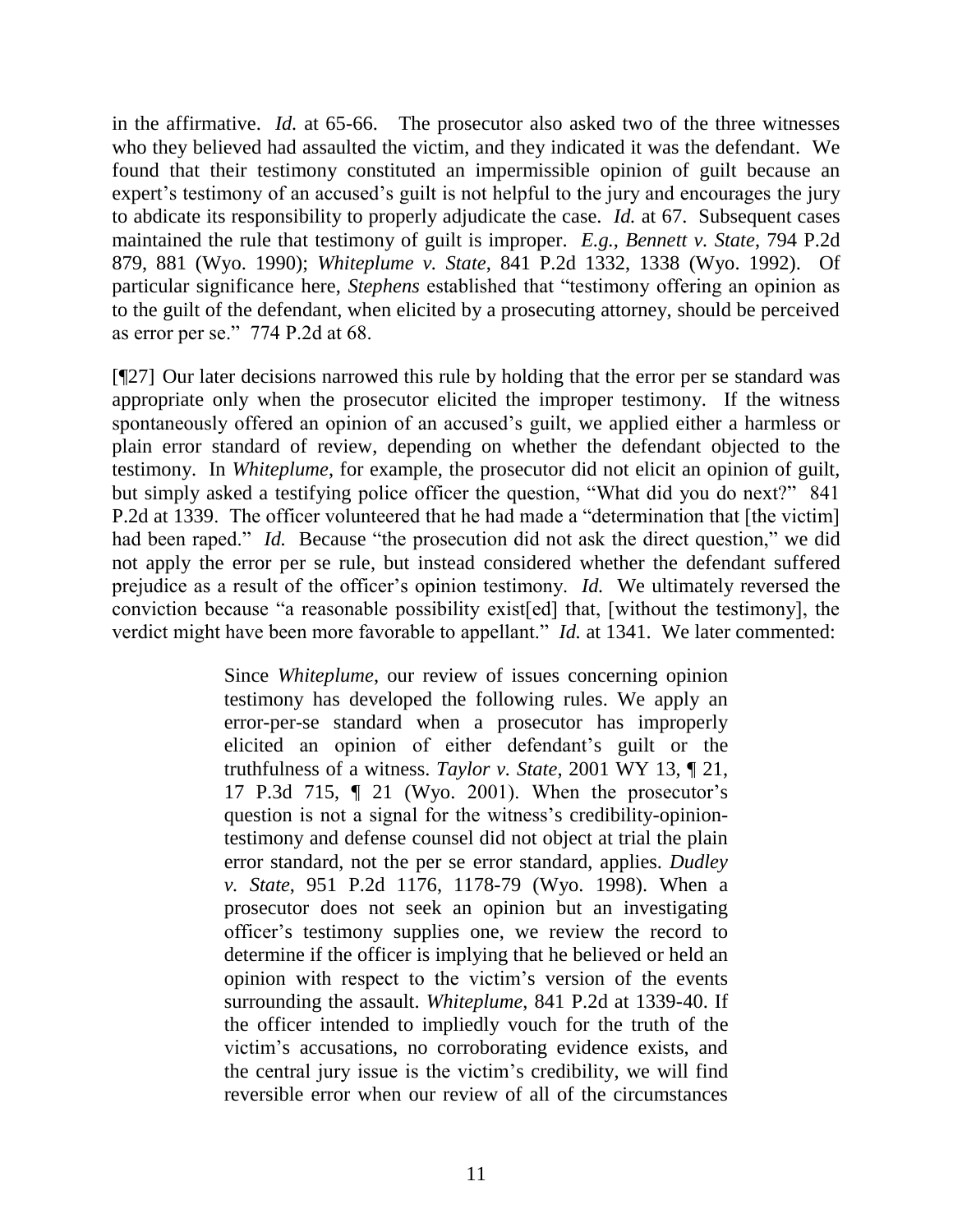demonstrates prejudice to the extent that our confidence in the verdict is undermined. *Id.* at 1340-41; *Dudley*, 951 P.2d at 1180.

*Mitchell v. State*, 2003 WY 160, ¶ 11, 81 P.3d 180, 183 (Wyo. 2003).

[¶28] Neither *Stephens* nor any subsequent decisions involving opinions of guilt considered whether the error was structural or trial error. Considering that distinction here, the conclusion is inescapable that opinion of guilt testimony is not a structural error, but a trial error to which an error per se standard should not apply. This conclusion is consistent with our prior cases applying a plain error analysis when the testimony has not been elicited by the prosecution. If the error is "structural," it should not matter how the testimony was elicited. If, for example, Dr. Gibson had testified: "I concluded that Ms. Large abused JL," the conviction would be reversed automatically if the prosecutor's question elicited the testimony. But the same statement in response to an innocent question such as, "What did you do next?" would not be error per se. In each case, the jury would hear precisely the same answer. The only difference in the two situations is the prosecutor's question.

[¶29] Our conclusion that opinion of guilt testimony is not a structural error does not completely resolve the question of whether an error per se approach is appropriate. Our prior decisions applied different standards of review depending on whether the testimony was elicited by the prosecutor. This suggests that prosecutorial misconduct was a factor in establishing error per se as the standard of review. In examining claims of prosecutorial misconduct, we typically require an appellant to demonstrate prejudice in order to prevail. *E.g.*, *Talley v. State*, 2007 WY 37, ¶ 9, 153 P.3d 256, 260 (Wyo. 2007); *Dysthe v. State*, 2003 WY 20, ¶ 23, 63 P.3d 875, 884 (Wyo. 2003). In at least one area of repeated prosecutorial misconduct, however, we imposed an error per se rule as a deterrent:

> Since we overruled *Clenin v. State*, Wyo., 573 P.2d 844 (1978) in *Richter v. State*, Wyo., 642 P.2d 1269 (1982), where we held that such violations were not necessarily prejudicial and, under some fact situations, constitute harmless error, our attention has been called to far too many instances where prosecutors seem to be playing "Russian" roulette" with this impermissible practice. The game seems to be that prosecutors will take the chance and ask about or comment upon silence even though they know that these interrogations are impermissible as being in violation of the defendant's Fifth Amendment rights to the federal constitution and his Art. 1, § 11, Wyoming constitutional rights [against forced self incrimination]—on the theory that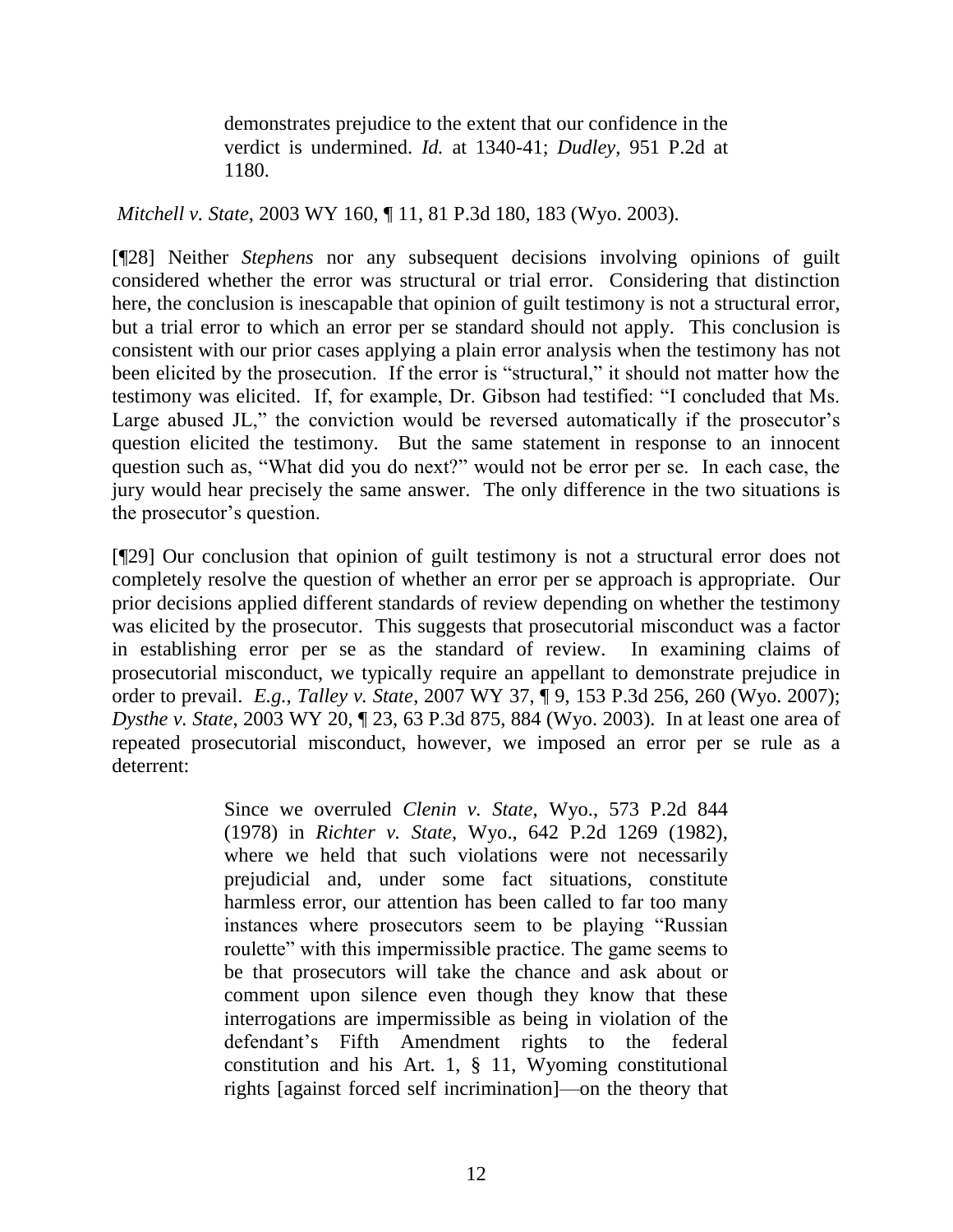the Supreme Court in all probability will hold the error to be harmless.

No more.

We herewith return to the rule of *Clenin v. State*, supra, and will hold that any comment upon the accused's exercise of his or her right to remain silent is prejudicial error which will entitle the accused to a reversal of the conviction.

*Westmark v. State*, 693 P.2d 220, 221-22 (Wyo. 1984) (footnotes omitted). Although we have previously applied an error per se analysis to prosecutor-elicited opinions of guilt, we have never done so because of a perceived need to curb prosecutorial misconduct in this specific area. We perceive no such need now.

[¶30] In summary, we find there is no proper basis for applying an error per se standard of review to prosecutor-elicited opinions of guilt. While it may be error to admit an opinion of guilt, it is trial error rather than structural error. That remains true whether or not the prosecutor elicits the opinion. It is unnecessary to apply an error per se standard as a deterrent to repeated prosecutorial misconduct. Accordingly, we will no longer treat a prosecutor-elicited opinion of guilt as error per se. To the extent this conflicts with our holding in *Stephens*, we hereby overrule *Stephens*.

[¶31] Because Ms. Large did not object to the trial testimony she now claims should not have been admitted, we review for plain error. *E.g.*, *Talley*, ¶ 9, 153 P.3d at 260. "This standard requires the alleged error 1) be clearly reflected in the record, 2) be a violation of a clear and unequivocal, not merely arguable, rule of law, and 3) deny an appellant a substantial right resulting in material prejudice." *Sanderson*, 16, 165 P.3d at 89. Finding plain error is an exceptional circumstance. "The 'plain-error' doctrine will be applied only where the error seriously affects the fairness or integrity of judicial proceedings.‖ *Jones v. State*, 580 P.2d 1150, 1153 (Wyo. 1978).

[¶32] In Ms. Large's case, the alleged error is clearly reflected in the record, and we have determined that Dr. Gibson's testimony constituted an improper opinion of Ms. Large's guilt. Nevertheless, when viewed in context of the entire record, Dr. Gibson's opinion testimony was harmless. Given all of the evidence introduced against Ms. Large at trial, there is no reasonable possibility that the verdict might have been more favorable to her in the absence of the challenged testimony. There is no dispute that JL was sexually abused, and she testified that Ms. Large was one of the perpetrators. This testimony was corroborated by Mr. Dye and by ML. Under the circumstances, Ms. Large has not established that Dr. Gibson's opinion of guilt testimony was prejudicial. Accordingly, we do not find plain error.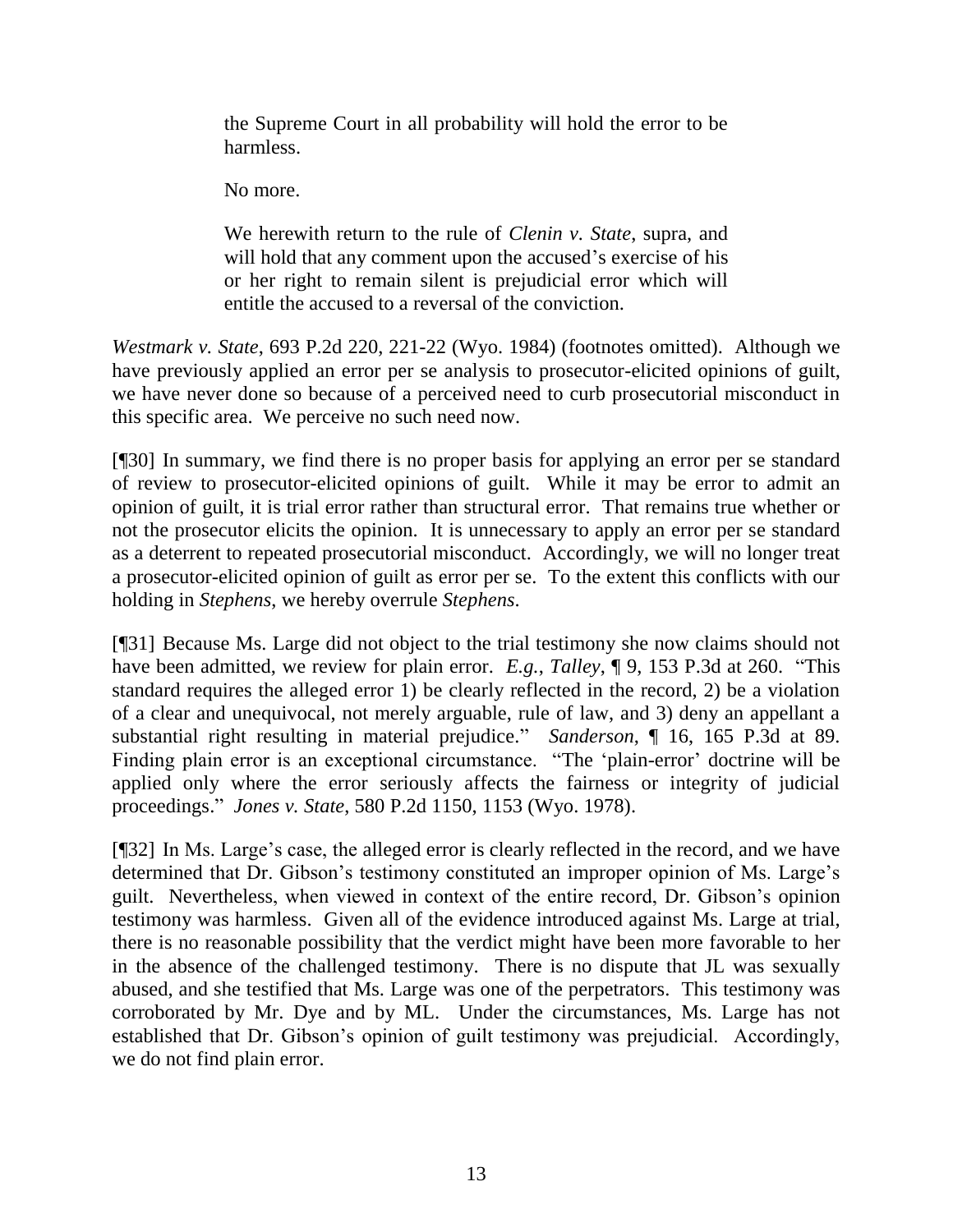# **Ms. England's Testimony**

[¶33] Ms. Large also claims that three portions of Ms. England's testimony constituted improper vouching. The first section of Ms. England's testimony that Ms. Large claims is plain error is from the prosecution's direct examination concerning Ms. England's diagnosis that JL suffered from Reactive Attachment Disorder (RAD):

- Q. Which of those [RAD symptoms] do you recall that [JL] has?
- A. [JL]—the primary thing that [JL] has is the control, the control issues, . . . she's very accepting of strangers. She's—she can be very clingy with a person that she doesn't know well. She's perfectly willing to go off with whoever comes along. At the same time, she's very guarded and defensive and distrustful of people that normally a child might trust. She's—she is very guarded with caretakers. She's very guarded with people that—that she would be expected to trust. She doesn't trust them. She—she lies, but she's not a good liar. She's—she's obvious in her lies, and—and it's pretty easy to get her to—to acknowledge that something is a lie, but she does lie.

The second is the following cross-examination testimony elicited by defense counsel from Ms. England:

- Q. You indicated, did you not, that one of the characteristics of someone who has [RAD] is lying?
- A. Yes.
	- . . .
- Q. Is it possible if people from [DFS] or law enforcement personnel or prosecutors meet with children and discuss their sexual abuse that those children might come to perceive that that's what they think is important about them?
- A. If it was ongoing. See, that's the thing with my relationship with [JL]. I am with the child two, three, four times a week.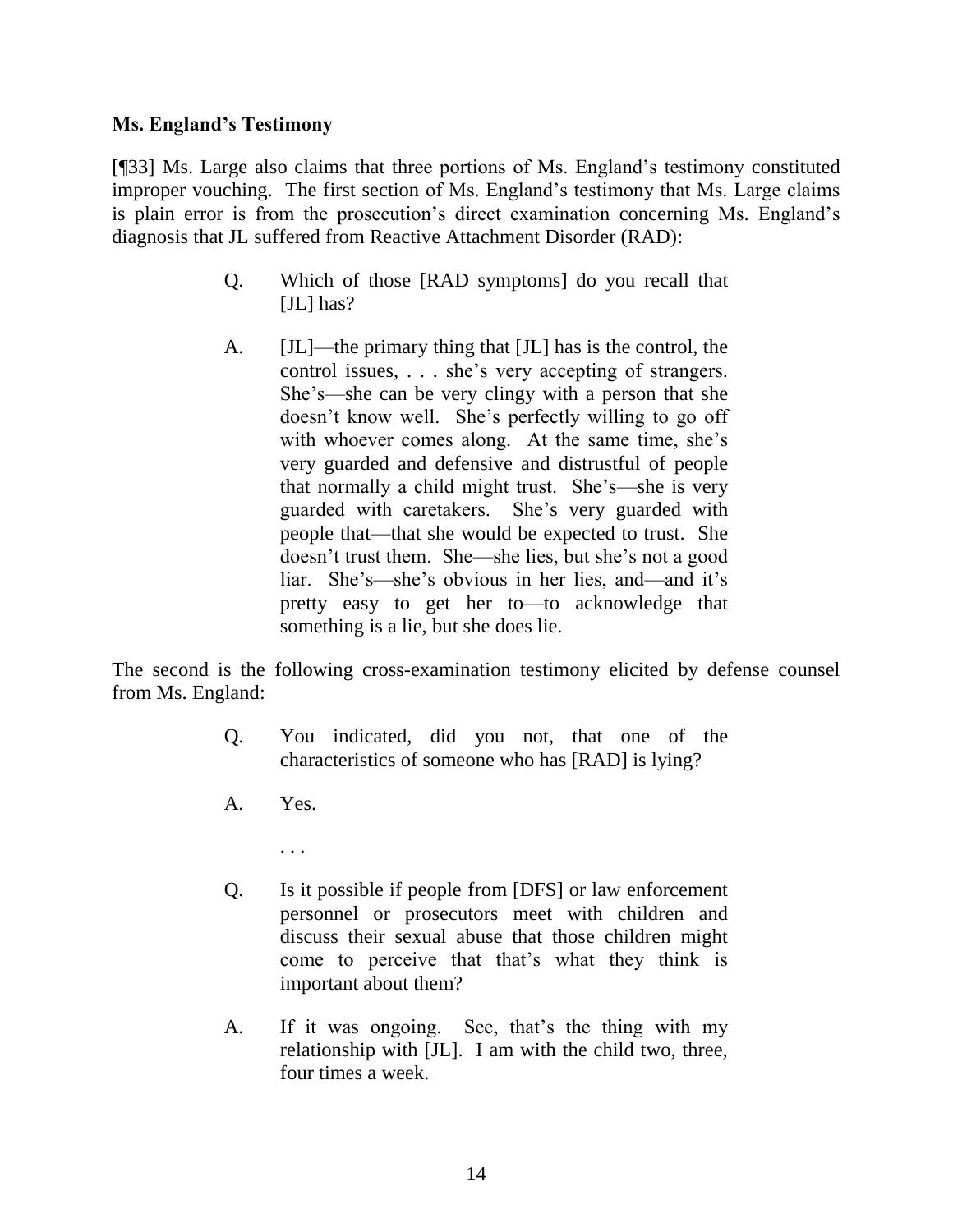- Q. I'm not asking—
- A. It—it—if a law enforcement person interviewed her once or twice, that's not an ongoing relationship, and it would be less likely to have that effect.
- Q. But is it possible? What would be possible?
- A. I suppose it would be possible.
- Q. And wouldn't it also be possible that if that's the case, she might tell a number of different things in order to get their favor if what you just indicated was correct?
- A. Well, I'm not entirely sure what you indicated is correct, but—but sure, you know, if you reinforce something, if you reinforce a behavior, you're going to see more of it. [JL] is not a good liar. She's not a kid who can sustain a story or a lie. She will lie, but she's not a kid who can sustain it. She's not a kid who can keep it up and—and be consistent in her presentation of the lie.
- Q. Is that an obvious thing? I mean, anyone who's around her on a regular basis would be able to tell if she's lying or not, at least in your opinion?
- A. Anyone who is around her on a regular basis, I would—I would say begins to pick up on when she's lying, yeah. She telegraphs it. Plus, she responds to being asked to tell the truth.

And, finally, Ms. Large objects to Ms. England's testimony elicited by the prosecutor during re-direct examination:

- Q. Why can't [JL] lie well?
- A. [JL]'s intellectual functioning is not—she is not—she does not fall in the average range of intellectual functioning. She falls in the lower part of the borderline range . . . so the—part of the reason is that—that she doesn't have the intellectual capability of sustaining a lie over time. She doesn't–she doesn't remember what–what she said or quite how she said it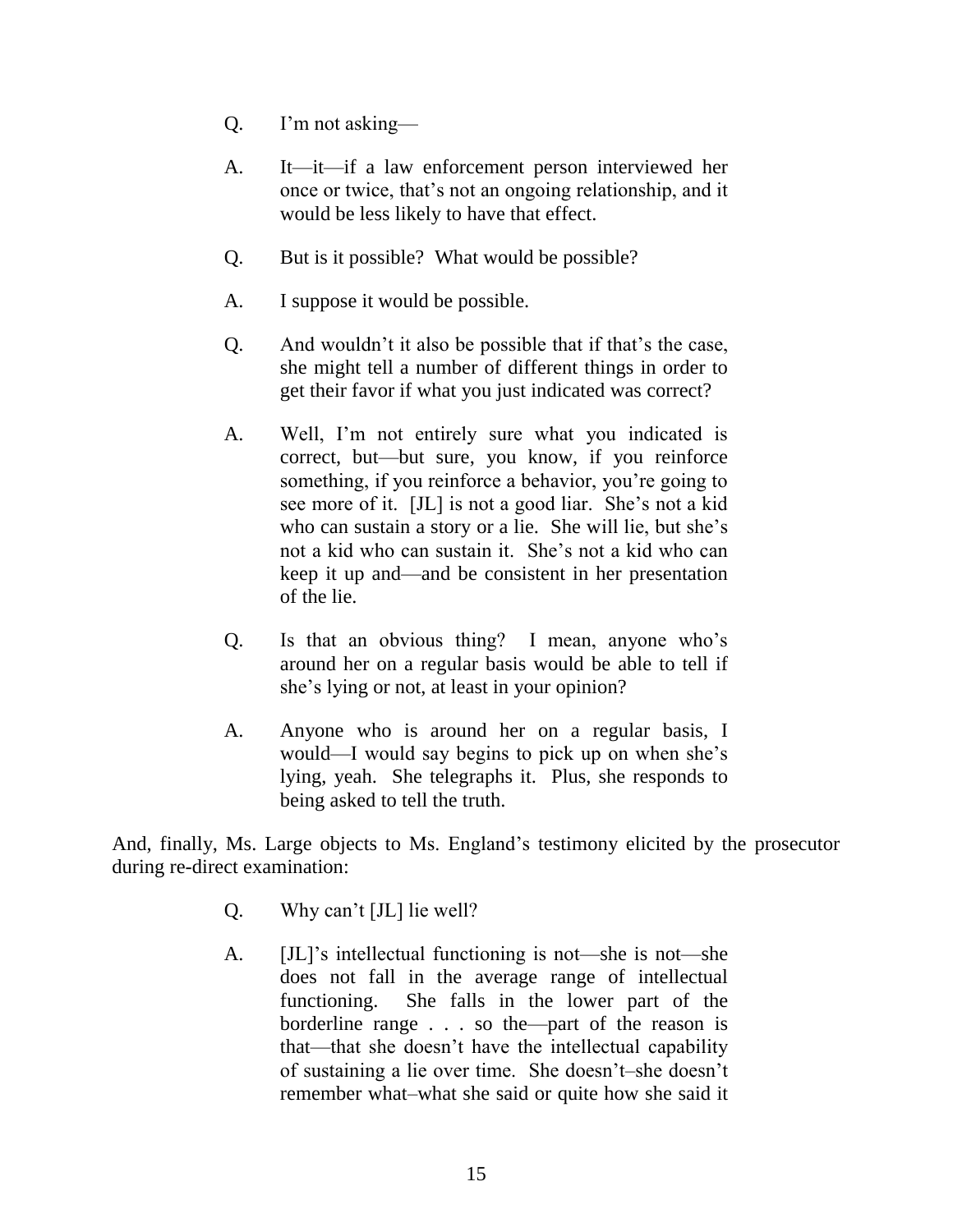or what details she put into it, and so she'll tell you one thing one time, and the next time it's significantly different.

And the other thing is that if you confront her with it, "[JL], that's just not true," her eyes drop, and if you are patient and you wait her out, she'll usually tell you what is true.

- Q. [Defense counsel] is alleging that a variety of people got together and encouraged people to lie. [Overruled objection] Are you aware of any people who have encouraged [JL] to lie?
- A. I am not.
- Q. Have you encouraged her to lie?
- A. Certainly not.
- Q. What have you encouraged her to do?
- A. I've encouraged her to trust, learn to—learn to trust adults, and I've encouraged her to take it on faith that adults will behave toward her in a trustworthy manner. It's very hard for her.

[¶34] Ms. England, in her testimony, did not improperly vouch for JL's credibility. Ms. England related her diagnosis and the foundations for that diagnosis. Furthermore, as the excerpts show, Ms. England's reference to JL's lying behavior was initially quite brief, and it was defense counsel who attempted to capitalize on what might be considered useful impeachment material. By doing so, the door was opened, and we can see nothing improper in the prosecutor's treatment of the issue on re-direct examination. Consequently, there is no plain error in the admission of Ms. England's testimony.

## **Inadmissible Hearsay**

[¶35] In Ms. Large's final appellate issue, she objects to testimony of Ms. Harmon and the prosecutor's investigator, Randy Bingham, to the extent that they testified about their interactions with JL and ML. Both witnesses repeated statements made by JL and ML in those interactions. Ms. Large claims on appeal that Ms. Harmon's and Mr. Bingham's testimony constituted hearsay and, consequently, was inadmissible. Ms. Large made no objection to this testimony at trial, thus we will review her claims for plain error.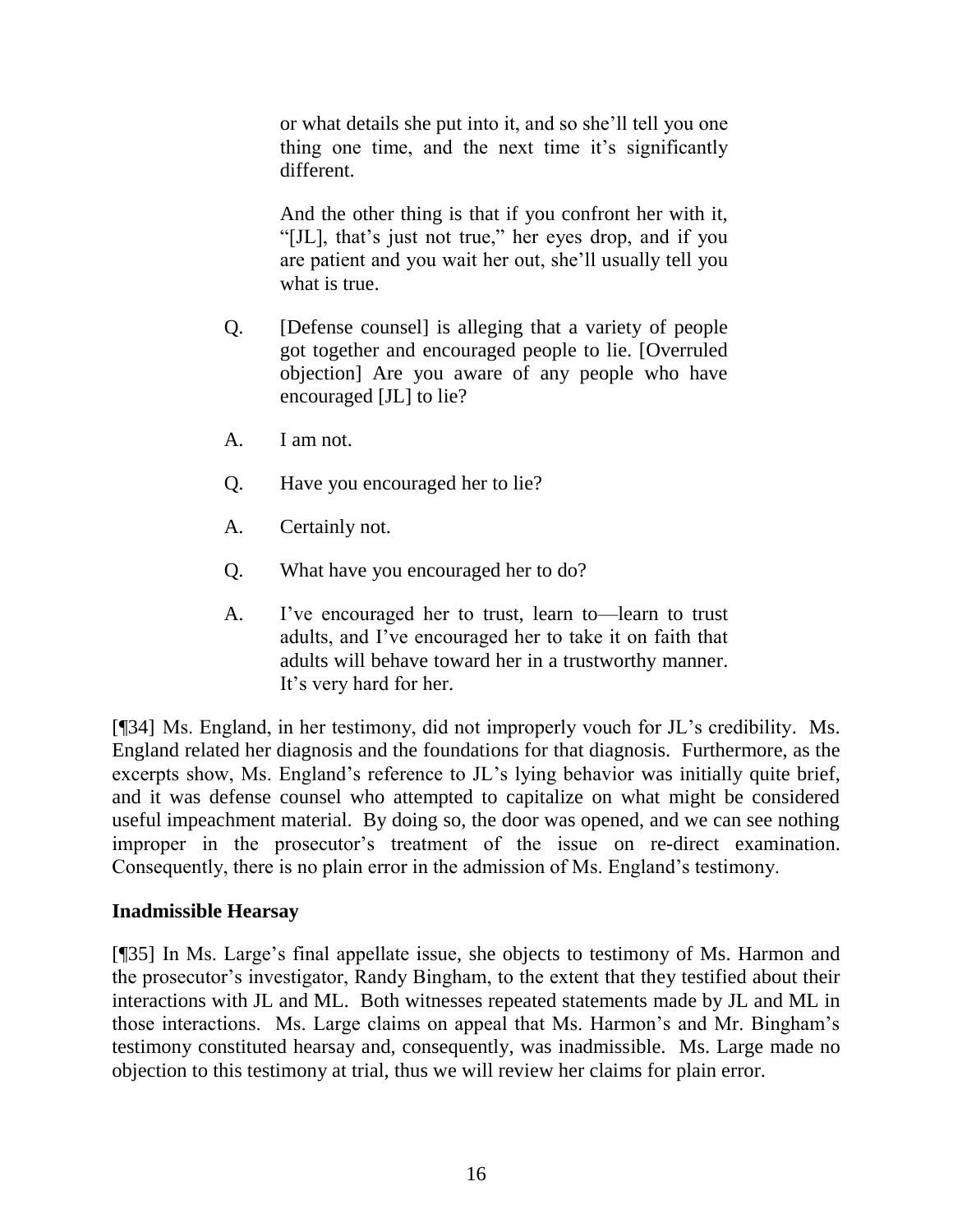[¶36] We agree with the State that these statements are not hearsay under W.R.E.  $801(d)(1)(B)$ , which states:

> A statement is not hearsay if: . . . The declarant testifies at the trial or hearing and is subject to cross-examination concerning the statement, and the statement is . . . consistent with his testimony and is offered to rebut an express or implied charge against him of recent fabrication or improper influence or motive.

[¶37] We have previously listed four elements that determine whether W.R.E.  $801(d)(1)(B)$  applies: "(1) The declarant testifies at trial; (2) the declarant is subject to cross-examination concerning the prior statement; (3) the prior statement is consistent with the declarant's trial testimony; and (4) the prior statement is offered to rebut an express or implied charge against the declarant of recent fabrication or improper influence or motive." *Martin v. State*, 2007 WY 76, ¶ 26, 157 P.3d 923, 929 (Wyo. 2007). When evaluating the cross-examination requirement, we have previously allowed testimony under W.R.E.  $801(d)(1)(B)$  even when "counsel for the defense studiously avoided cross-examining most witnesses and deferred his opening statement until after the State had presented its case.‖ *Alicea v. State*, 13 P.3d 693, 698 (Wyo. 2000). We also do not require, under the third element, that a declarant testify, point-by-point, to every detail in the prior statements. *See id.* at 699. For example, in *Alicea* we held that the testimony of the child witnesses satisfied this requirement, although the later adult testimony contained considerably more detail. *Id.*

[¶38] The first requirement is easily met: JL and ML testified at trial. The second is also met because Ms. Large had an opportunity to cross-examine JL and ML, even though she chose not to take that opportunity with JL, and only briefly cross-examined ML. The third requirement is satisfied as well. In spite of Ms. Large's contention that the trial testimony did not precisely mirror the out-of-court statements, it is not necessary that the witness do so. JL had described both instances of abuse and said that Ms. Large actively participated in them. She also testified that the three of them—JL, Mr. Dye, and Ms. Large—were unclothed during the incidents. ML testified that he had seen Mr. Dye, Ms. Large, and JL unclothed in the living room, and described what they were doing. In fact, their testimony was quite similar to that in *Alicea*, noted above. The children's testimony met the third element and was sufficient to render the testimony of the foster mother and the investigator admissible under W.R.E.  $801(d)(1)(B)$ .

[¶39] As for the fourth element, the record shows that the prior statements were in fact offered to rebut explicit charges of improper influence. Defense counsel claimed from the opening statement that the children had been influenced to tell false stories about Ms. Large's involvement: "[W]hat I suggest the evidence will show is not so much that they helped the children open up to speak of these horrendous acts, but that these well